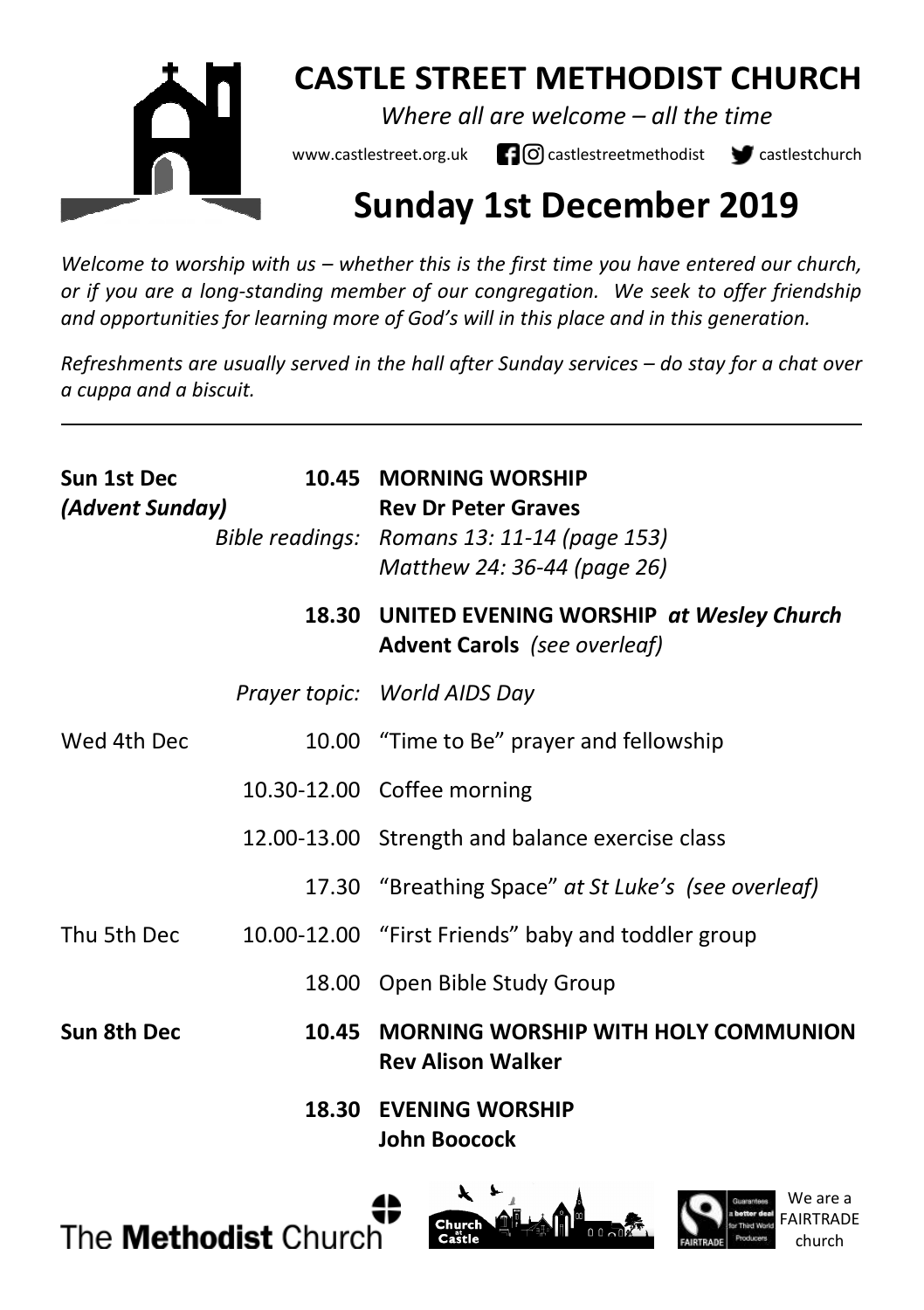# **Welcome to Castle Street Methodist Church!**

If you are worshipping with us for the first time, please make yourself known to one of the stewards and pick up a welcome leaflet. All people of this church are part of the ministry, led by the Revd Alison Walker who may be contacted electronically via the church website or by telephone on (01223) 872 862.

Our church magazine *Castle View* contains more details of events taking place each month – please pick up a copy of the latest issue.

There is a **Prayer Request** book at the back of the church, which is used during services and at prayer meetings – but remember it is on display for anyone in the church to read, so please respect the privacy of those concerned and avoid including names and other personal details unless specifically requested.

# **Service this evening – Advent Carols at Wesley Methodist Church**

As part of our programme of occasional joint evening services with Wesley Methodist Church (some at Wesley, some at Castle Street), this evening we shall unite for a service of Advent Carols. It will be at Wesley, and starts at 6.30pm. Obviously, music will feature quite heavily, and anyone from Castle Street who would like to join the choir (singing a couple of items on their own) will be made very welcome; the choir will rehearse from 5.15pm. Please do go along and support this special united act of worship.

#### ~~~~~~~~

## **St Giles' Christmas Tree Festival 2019 – "Hope for the Future"**

This annual event at St Giles' Church has now opened, and runs until next Sunday (8th December). The church will be open between 10am and 4pm every day (although please be aware of any services taking place on the Sundays). Admission is free, and refreshments will be available from 12 noon.

This afternoon, there will be an Advent Carol Service by Candlelight, with Cantores (conducted by Jeremy Wong); it starts at 3.30pm, and will be followed by afternoon tea. Then, on Wednesday afternoon (4th December) between 2pm and 4.30pm you can enjoy a Seasonal Tea Among the Trees, and relax with a piano accompaniment by Colin Floodgate. Meanwhile, on Saturday afternoon (7th December) there will be a Children's Party from 3pm to 4.30pm, with a visit from Father Christmas.

 $~\sim$  $\sim$  $\sim$  $\sim$  $\sim$  $\sim$ 

#### **CCHP starts this week**

Please remember all the volunteers and our guests in your prayers.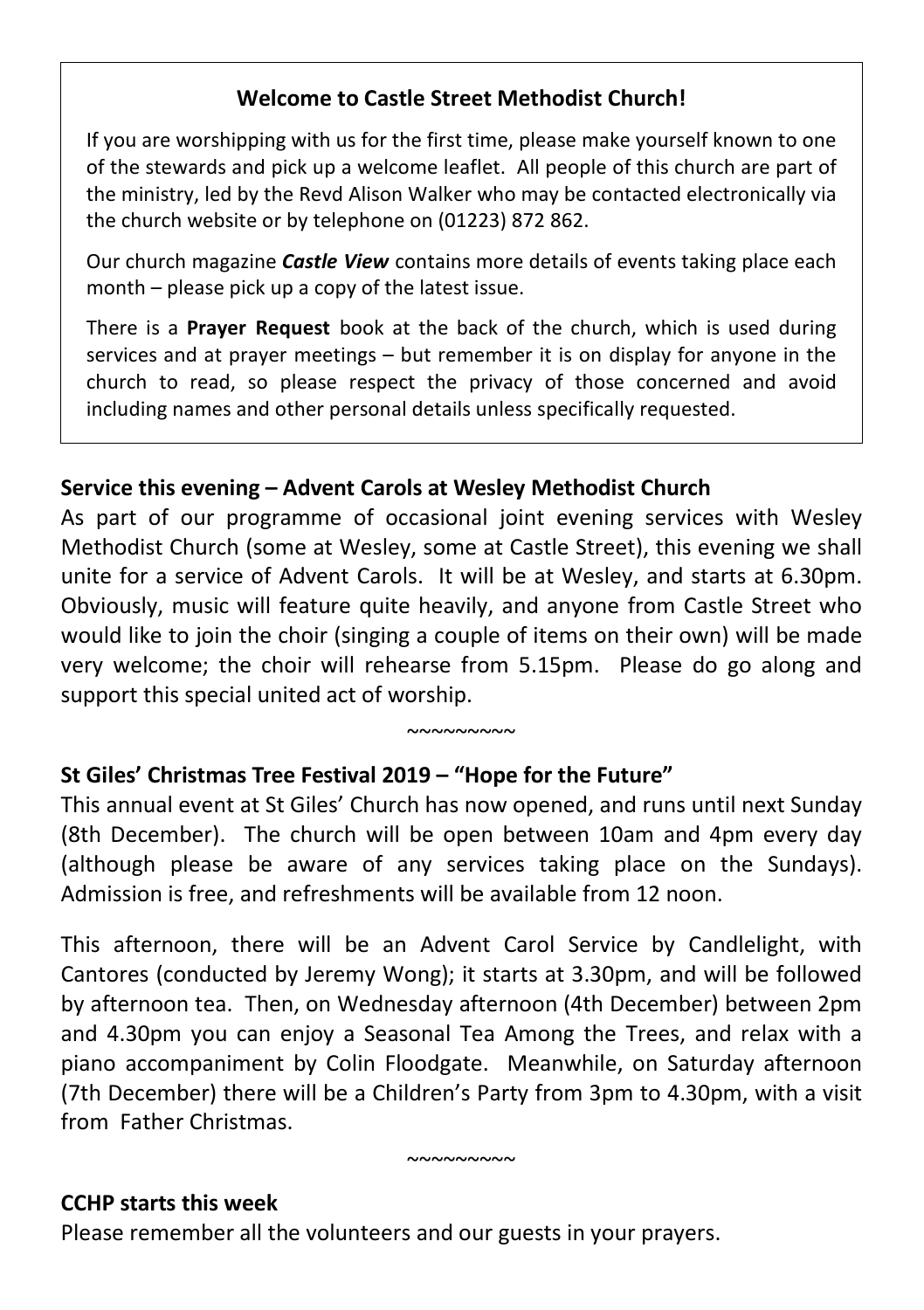# **"Fireside" at Wesley Methodist Church – Tuesday (3rd December) at 2.45pm**

The speaker at this meeting will be Alan Fawcett, whose topic is "The Secrets of English Mediaeval Church Wall Paintings". Why, where, and when were they painted? Who painted them, and what did they portray? Where can you find them now? Alan will give the answers to all these questions. If you'd like to know more about the "Fireside" series, please speak to Amanda.

### **"Breathing Space" – Wednesday (4th December) at 5.30pm at St Luke's**

The third "Breathing Space", the new monthly Church at Castle Wednesday evening prayer meeting, takes place this week at St Luke's Church, starting at 5.30pm and aiming to finish at about 6.30pm.

 $~\sim$ ~~~~~~~

After greetings and refreshment there will be some opening prayers, usually a time of Bible reading and / or poetry, perhaps followed by some music. This will lead into a short period of silence before the main time of prayer. The atmosphere will be informal, the prayers freely formatted. As the Psalms show us, prayers may take the form of complaints and laments as well as praises, thanks and petitions. As we continue in this format month by month, we hope that during the time of silence we will be able to leave all our personal problems and plans behind us and concentrate solely on drawing close to God and his will for Church at Castle; we wish to see the power of prayer within our churches and their communities.

For more information, please contact Margaret Cooper (e-mail: mc *dot* golly24 *at*  talktalk *dot* net) or Mike Good (e-mail: mikegood *at* ntlworld *dot* com).

 $~^{\circ}$ 

#### **Storey's Way Housegroup Christmas Celebration – Thursday 12th December**

All are welcome to come along to this Christmas Celebration at the home of Joy and Geoff from 7.30pm, with readings and carols round the tree and a sharing of festive food – but note it's a day earlier than originally advertised.

 $~\sim$ ~~~~~~~

#### **JMA Christmas Bazaar and Coffee Morning at Royston – next Saturday**

There will be cakes, a book stall, toys, jigsaws and gifts at this event next Saturday (7th December) at Royston Methodist Church, as well as coffee and mince pies. It's open from 9.30am until midday. JMA (Junior Mission for All) supports schools, churches, orphanages and hospitals in developing countries as well as projects in Britain.